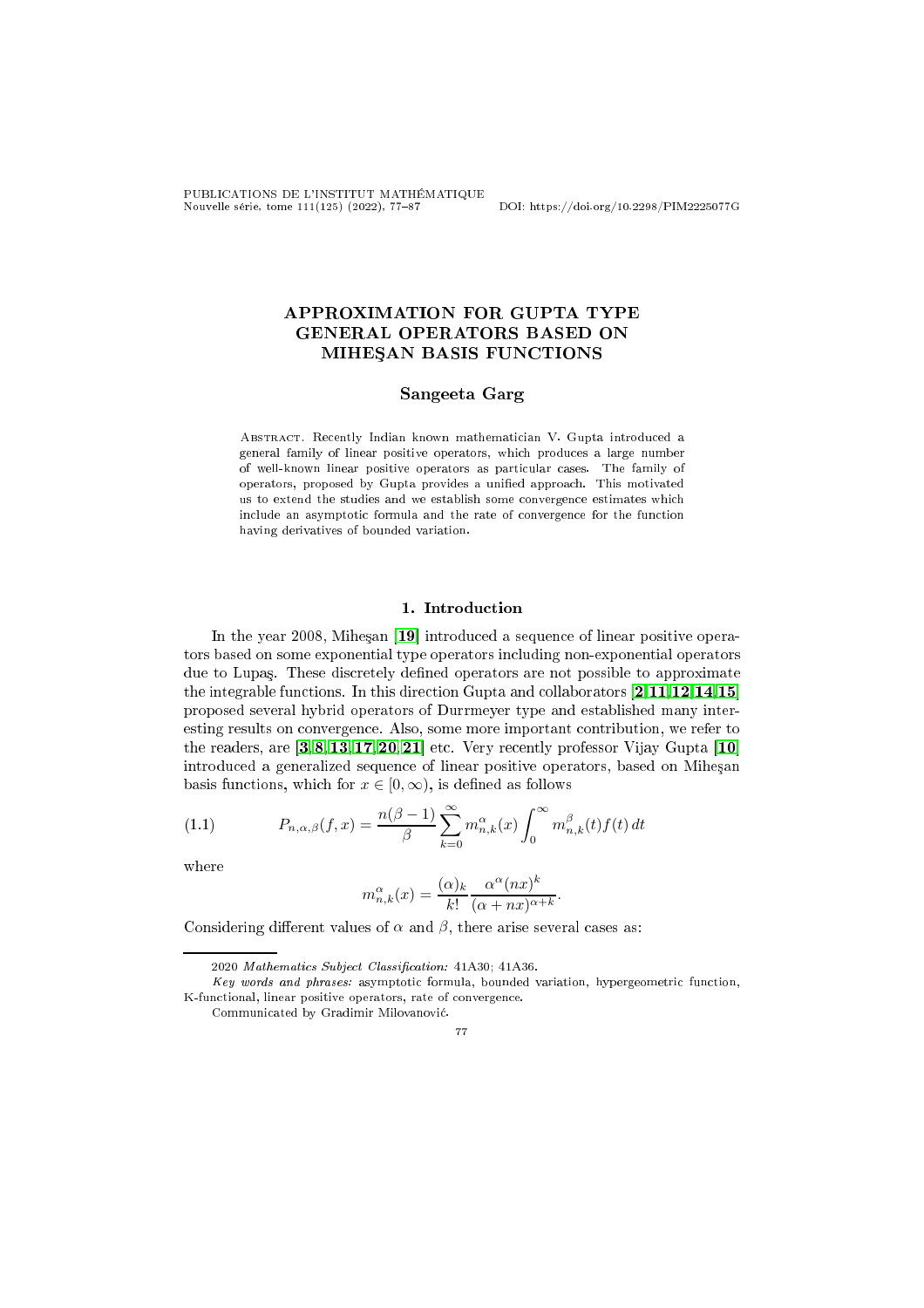#### 78 GARG

- (1) If  $\alpha = \beta = n/c$ ,  $c \in N_0$ , we get the well known Heilmann–Müller operators  $[16]$ .
- (2) If  $\alpha = \beta = n$ , we get modified Baskakov operators [6].
- (3) If  $\alpha = \beta = \infty$ , we get Szász Durrmeyer operators [18].
- (4) If  $\alpha = \beta = -n$ , we get Bernstein-Durrmeyer polynomials [5], in the case  $x \in [0, 1]$  and summation is for  $0 \leq k \leq n$ .
- (5) If  $\alpha \neq \beta$  and  $\alpha = n$ ,  $\beta = \infty$ , we get Baskakov-Szász operators [7].
- (6) If  $\alpha \neq \beta$  and  $\alpha = \infty$ ,  $\beta = n$ , we get Szász-Baskakov operators [22].
- (7) If  $\alpha \neq \beta$  and  $\alpha = nx$ ,  $\beta = n$ , we get Lupaş-Baskakov operators [9] for the case  $d = 1, c = 1$ .
- (8) If  $\alpha \neq \beta$  and  $\alpha = nx$ ,  $\beta = \infty$ , we get Lupaş-Szász operators [9] for the case  $d = 0, c = 1$ .
- (9) If  $\alpha \neq \beta$  and  $\alpha = nx$ ,  $\beta = nt$ , we get Lupaş-Durrmeyer operators [\[1,](#page-9-2) 14].

The immense properties of operators  $(1.1)$  motivate us to establish some convergen
e estimates for these operators. Here we establish an asymptoti formula and the rate of onvergen
e for these operators while the fun
tion have derivatives of bounded variation.

## 2. Auxiliary results

In this section by simple calculations, we get the boundedness and the estimates for the moments of the operators.

<span id="page-1-2"></span>LEMMA 2.1. [10] The  $r^{th}$ ,  $r \in N$  order moment with  $e_r(t) = t^r$ , except above ase (9), an be represented as

$$
\mu_{n,\alpha,\beta}(e_r,x) = \frac{\Gamma(\beta-r-1)\Gamma(r+1)}{\Gamma(\beta-1)} \left(\frac{\beta}{n}\right)^r {}_2F_1\left(\alpha,-r;1;\frac{-nx}{\alpha}\right).
$$

REMARK 2.1. From above we find that

$$
\mu_{n,\alpha,\beta}(e_0, x) = 1, \quad \mu_{n,\alpha,\beta}(e_1, x) = \frac{\beta(1 + nx)}{n(\beta - 2)}, \n\mu_{n,\alpha,\beta}(e_2, x) = \frac{\beta^2 [2\alpha + 4\alpha nx + (\alpha + 1)n^2 x^2]}{\alpha n^2(\beta - 2)(\beta - 3)}.
$$

<span id="page-1-0"></span>REMARK 2.2. Few central moments are given by

$$
P_{n,\alpha,\beta}(e_1 - xe_0, x) = \frac{\beta + 2nx}{n(\beta - 2)},
$$
  

$$
P_{n,\alpha,\beta}((e_1 - xe_0)^2, x) = \frac{n^2x^2(\beta^2 + \alpha\beta + 6\alpha) + 2\alpha\beta n[x(\beta + 3) + \beta]}{\alpha^2n(\beta - 2)(\beta - 3)}.
$$

Here it is observed that in the definition of the operators the convergence takes place when  $\alpha = \alpha(n)$ ,  $\beta = \beta(n)$  or they are constants as indicated in the above cases. Consequently for the above cases  $P_{n,\alpha,\beta}((e_1 - xe_0)^m, x) = O(n^{-[(m+1)/2]})$ .

<span id="page-1-1"></span>COROLLARY 2.1. Using Cauchy-Schwarz inequality here we can have

$$
P_{n,\alpha,\beta}(|e_1 - xe_0|^r, x) \le \sqrt{P_{n,\alpha,\beta}((e_1 - xe_0)^{2r}, x)} = O(n^{-r/2}).
$$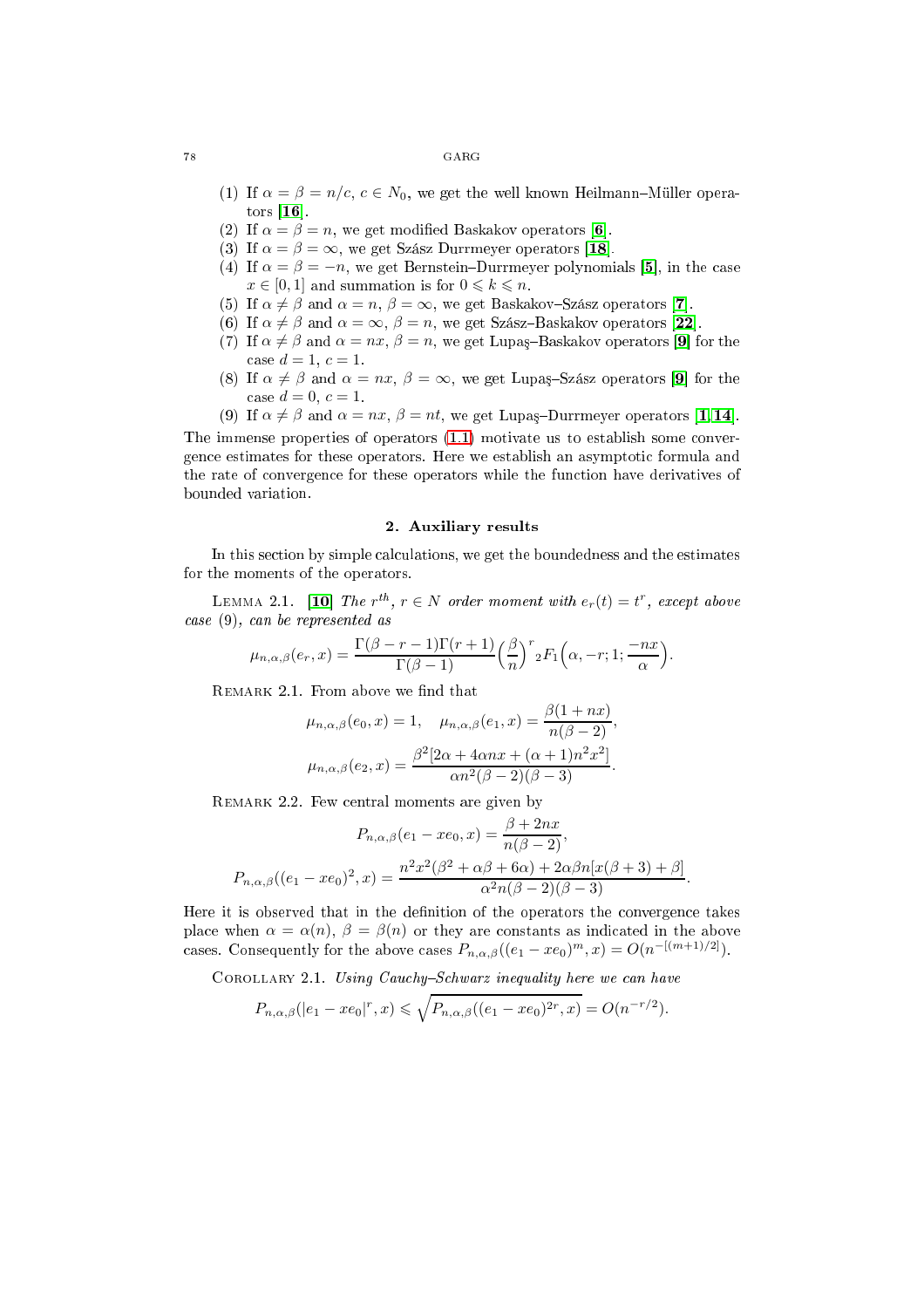From here

$$
P_{n,\alpha,\beta}(|e_1 - xe_0|,x) \leq \sqrt{P_{n,\alpha,\beta}((e_1 - xe_0)^2, x)}.
$$

<span id="page-2-4"></span>DEFINITION 2.1. If  $\delta(t)$  is the Dirac delta function, the kernel  $K^{\alpha,\beta}_{n}(x,t)$  of our operators is

$$
K_n^{\alpha,\beta}(x,t) = n \sum_{k=1}^{\infty} m_{n,k}^{\alpha}(x) m_{n,k-1}^{\beta-1}(t) + m_{n,0}^{\alpha}(x) \delta(t).
$$

<span id="page-2-5"></span>LEMMA 2.2. For fixed  $x \geqslant 0$  and n sufficiently large, we have

$$
\zeta_n^{\alpha,\beta}(x,y) = \int_0^y K_n^{\alpha,\beta}(x,t) dt, \quad 0 < y < x
$$

$$
\leq \frac{\beta^2 [2\alpha + 4\alpha nx + (\alpha + 1)n^2 x^2]}{\alpha n^2 (\beta - 2)(\beta - 3)} \cdot \frac{1}{(x - y)^2},
$$

$$
1 - \zeta_n^{\alpha,\beta}(x,z) = \int_z^\infty K_n^{\alpha,\beta}(x,t) dt, \quad x < z < \infty
$$

$$
\leq \frac{\beta^2 [2\alpha + 4\alpha nx + (\alpha + 1)n^2 x^2]}{\alpha n^2 (\beta - 2)(\beta - 3)} \cdot \frac{1}{(z - x)^2}.
$$

The proof of this Lemma follows by using Remark [2.2.](#page-1-0)

## 3. Dire
t results

<span id="page-2-3"></span>THEOREM 3.1. Let f be a bounded and integrable function on  $[0, \infty)$  such that the second derivative of f exists at a fixed point  $x \in [0, \infty)$ . Then we have

$$
\lim_{n \to \infty} [P_{n,\alpha,\beta}(f,x) - f(x)] = A(x)f'(x) + \frac{x[B(x) + C]}{2}f''(x),
$$

where  $A(x)$ ,  $B(x)$  are functions of x, and C is a constant.

<span id="page-2-0"></span>PROOF. The Taylor expansion of the function  $f$  is

(3.1) 
$$
f(t) = f(x) + (t - x)f'(x) + \frac{(t - x)^2}{2!}f''(x) + R(t, x)(t - x)^2,
$$

where  $\lim_{t\to x} R(t,x) = 0$ . Operating with  $P_{n,\alpha,\beta}$  on both sides in [\(3.1\)](#page-2-0), we have

<span id="page-2-2"></span>(3.2) 
$$
P_{n,\alpha,\beta}(f,x) - f(x) = P_{n,\alpha,\beta}(t-x,x)f'(x) + P_{n,\alpha,\beta}((t-x)^2, x)\frac{f''(x)}{2} + P_{n,\alpha,\beta}(R(t,x)(t-x)^2, x).
$$

From Corollary [2.1,](#page-1-1) we see that

<span id="page-2-1"></span>
$$
P_{n,\alpha,\beta}(R(t,x)(t-x)^2,x) \leq \sqrt{P_{n,\alpha,\beta}(R^2(t,x),x)}\sqrt{P_{n,\alpha,\beta}(t-x)^4,x}.
$$

Therefore

(3.3) 
$$
\lim_{t \to x} R^2(x, x) = 0.
$$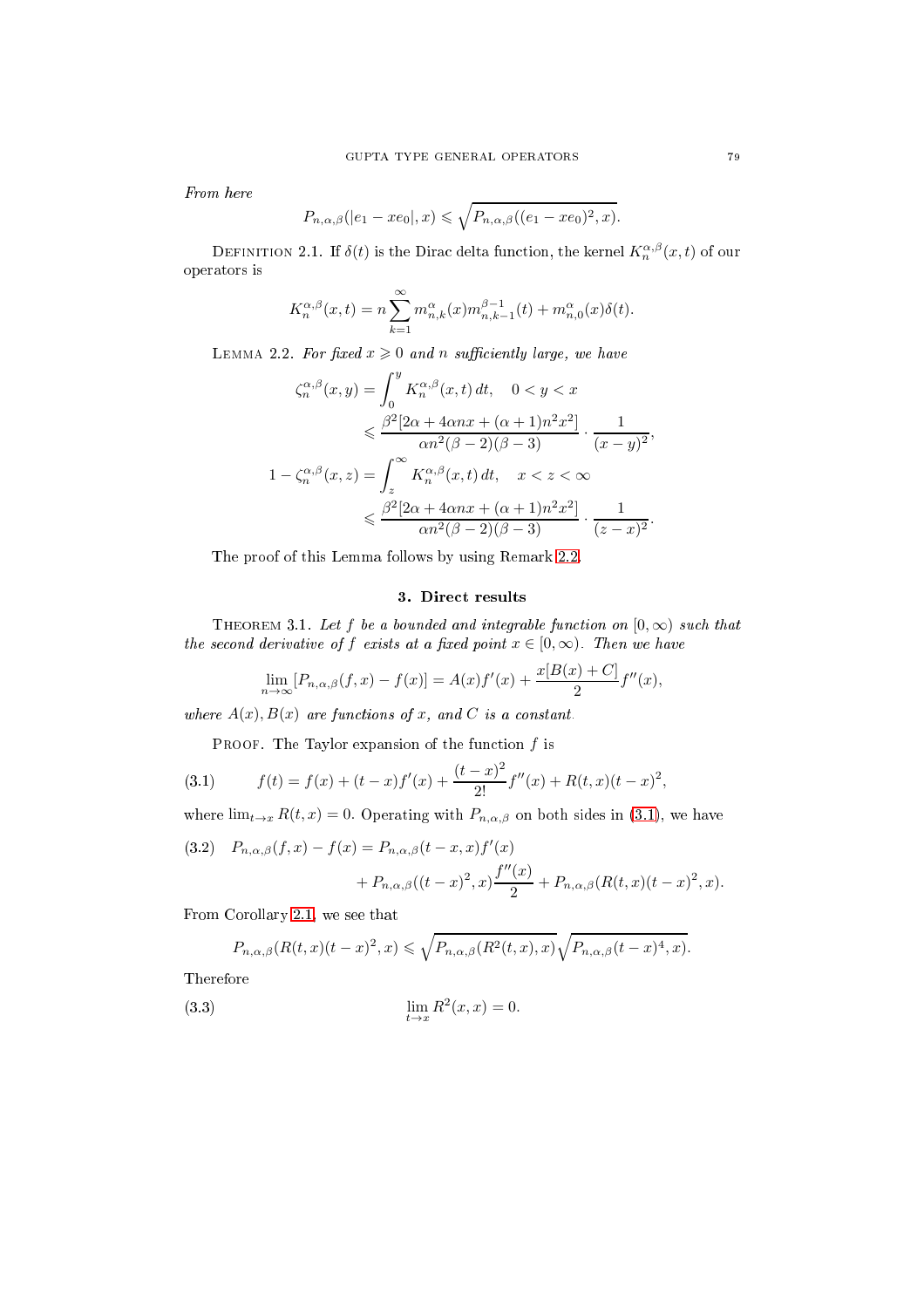Since for *n* sufficiently large, we have  $t \to x$  and therefore in view of Remark [2.2](#page-1-0) and [\(3.3\)](#page-2-1) we have  $\lim_{n\to\infty} P_{n,\alpha,\beta}(R(t,x)(t-x)^2, x) = 0$ . Gathering [\(3.1\)](#page-2-0), [\(3.2\)](#page-2-2) and [\(3.3\)](#page-2-1), we get

$$
\lim_{n \to \infty} n[P_{n,\alpha,\beta}(f,x) - f(x)]
$$
\n
$$
= \lim_{n \to \infty} n[P_{n,\alpha,\beta}(e_1 - xe_0, x) f'(x) + \frac{1}{2} P_{n,\alpha,\beta}((e_1 - xe_0)^2, x) f''(x)]
$$
\n
$$
= \lim_{n \to \infty} \left[ \frac{\beta + 2nx}{\beta - 2} f'(x) + \frac{n^2 x^2 (\beta^2 + \alpha \beta + 6\alpha) + 2n \alpha \beta x (\beta + 3) + 2\alpha \beta^2}{2\alpha^2 (\beta - 2)(\beta - 3)} f''(x) \right]
$$
\n
$$
= A(x) f'(x) + \frac{x(B(x) + C)}{2} f''(x).
$$

This completes the proof of the general Voronovskaja type asymptotic formula.  $\Box$ 

COROLLARY 3.1. Under the assumption of Theorem [3.1,](#page-2-3) The conclusions of the asymptotic formulae show cases as following

(1) For Heilmann-Müller operators  $[16]$ 

$$
\lim_{n \to \infty} n[P_{n,\alpha,\beta}(f,x) - f(x)]_{\alpha = \beta = \frac{c}{n}} = (1 + 2cx)f'(x) + x(cx + 1)f''(x).
$$

(2) For modified Baskakov operators  $[6]$ 

$$
\lim_{n \to \infty} n[P_{n,\alpha,\beta}(f,x) - f(x)]_{\alpha = \beta = n} = (1 + 2x)f'(x) + x(x+1)f''(x).
$$

(3) For Szász Durrmeyer operators  $[18]$ 

$$
\lim_{n \to \infty} n[P_{n,\alpha,\beta}(f,x) - f(x)]_{\alpha = \beta = \infty} = f'(x).
$$

(4) For Bernstein-Durrmeyer polynomials [5], in the case  $x \in [0,1]$  and summation is for  $0 \leq k \leq n$ 

$$
\lim_{n \to \infty} n[P_{n,\alpha,\beta}(f,x) - f(x)]_{\alpha = \beta = -n} = (2x - 1)f'(x) + x(1 - x)f''(x).
$$

(5) For Baskakov\*\*Szász operators [7]

$$
\lim_{n\to\infty} n[P_{n,\alpha,\beta}(f,x)-f(x)]_{\alpha=n,\beta=\infty}=f'(x)+\frac{x(x+2)}{2}f''(x).
$$

(6) For  $Szász**Baskakov$  operators [22]

$$
\lim_{n \to \infty} n[P_{n,\alpha,\beta}(f,x) - f(x)]_{\alpha = \infty, \beta = n} = (1+2x)f'(x) + \frac{x(x+2)}{2}f''(x).
$$

(7) For Lupaş-Baskakov operators [9] for the case  $d = 1, c = 1$ 

$$
\lim_{n \to \infty} n[P_{n,\alpha,\beta}(f,x) - f(x)]_{\alpha = nx, \beta = n} = (1 + 2x)f'(x) + \frac{x(x+3)}{2}f''(x).
$$

(8) For Lupas-Szász operators [9] for the case  $d = 0, c = 1$ 

$$
\lim_{n \to \infty} n[P_{n,\alpha,\beta}(f,x) - f(x)]_{\alpha = nx, \beta = \infty} = f'(x) + \frac{3x}{2}f''(x).
$$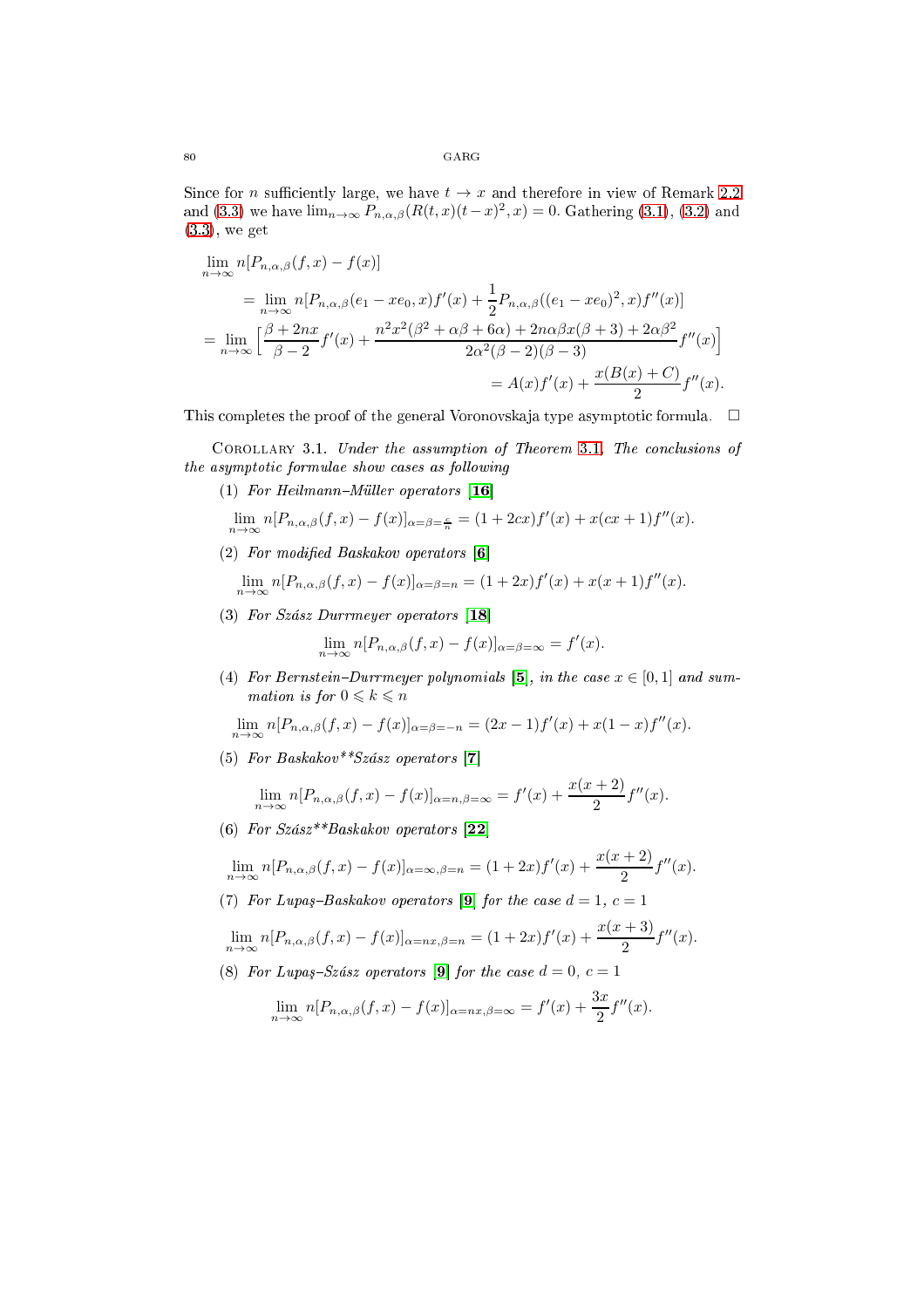We shall now assert the estimates for approximating the degree of the operators  $\hat{K}^{(\alpha)}_n$  towards the identity operator in terms of modulus of continuity.

<span id="page-4-0"></span>The rst order modulus of ontinuity satises

(3.4) 
$$
|f(t)-f(x)| \leq \omega_1(f, |t-x|) \leq (1+\frac{1}{\eta}|t-x|)\omega_1(f, \eta).
$$

THEOREM 3.2. Let f be a bounded and continuous function on  $[0,\infty)$  and  $x \in [0, \infty)$ . Then we have  $|P_{n,\alpha,\beta}(f,x) - f(x)| \leq 2\omega_1(f,\eta)$ , where

$$
\eta^2 = \frac{n^2x^2(\beta^2 + \alpha\beta + 6\alpha) + 2\alpha\beta n[x(\beta + 3) + \beta]}{\alpha^2n(\beta - 2)(\beta - 3)}.
$$

PROOF. Using  $(3.4)$ , we have

$$
|P_{n,\alpha,\beta}(f,x) - f(x)| \leq \int_0^\infty K_n^{\alpha,\beta}(x,t) |f(t) - f(x)| dt
$$
  

$$
\leq \omega_1(f,\eta) \left(1 + \frac{1}{\eta} \int_0^\infty K_n^{\alpha,\beta}(x,t) |t - x| dt\right)
$$

Applying Holder's inequality, we get

$$
|P_{n,\alpha,\beta}(f,x)-f(x)| \leq \omega_1(f,\eta)\Big[1+\frac{1}{\eta}P_{n,\alpha,\beta}((e_1-xe_0)^2,x)\Big] = 2\omega_1(f,\eta). \quad \Box
$$

THEOREM 3.3. For  $f \in C_B[0,\infty)$ , the class of bounded and continuous functions on  $[0, \infty)$ , there exists a constant  $C > 0$ , such that

$$
|P_{n,\alpha,\beta}(f,x) - f(x)| \le \omega \left(f, \frac{\beta + 2nx}{n(\beta - 2)}\right)
$$
  
+  $C\omega_2 \left(f, \sqrt{\left(\frac{\beta + 2nx}{n(\beta - 2)}\right)^2 + \frac{n^2x^2(\beta^2 + \alpha\beta + 6\alpha) + 2\alpha\beta n[x(\beta + 3) + \beta]}{\alpha^2 n(\beta - 2)(\beta - 3)}}\right).$ 

<span id="page-4-2"></span>PROOF. We define  $(\tilde{K}_n^j f)(x) : C_B[0,\infty) \to C_B[0,\infty)$  an auxiliary operator by

(3.5) 
$$
\tilde{P}_{n,\alpha,\beta}(g,x) = P_{n,\alpha,\beta}(g,x) + g(x) - g\left(\frac{\beta(1+nx)}{n(\beta-2)}\right).
$$

The above modified form  $\tilde{P}_{n,\alpha,\beta}$  preserve linear and constant functions. By using Taylor's theorem, we have for  $g \in C_B^2[0, \infty)$ 

$$
g(t) = g(x) + (t - x)g'(x) + \int_x^t (t - u)g''(u)du, \quad x, t \in [0, \infty).
$$

Applying the operators  $\tilde{P}_{n,\alpha,\beta}$  to above Taylor's expansion, we get

<span id="page-4-1"></span>(3.6) 
$$
|\tilde{P}_{n,\alpha,\beta}(g,x)-g(x)| = \left|\tilde{P}_{n,\alpha,\beta}\left(\int_x^t (t-u)g''(u)du, x\right)\right|
$$

$$
\leqslant \left|P_{n,\alpha,\beta}\left(\int_x^t (t-u)g''(u)du, x\right)\right|
$$

.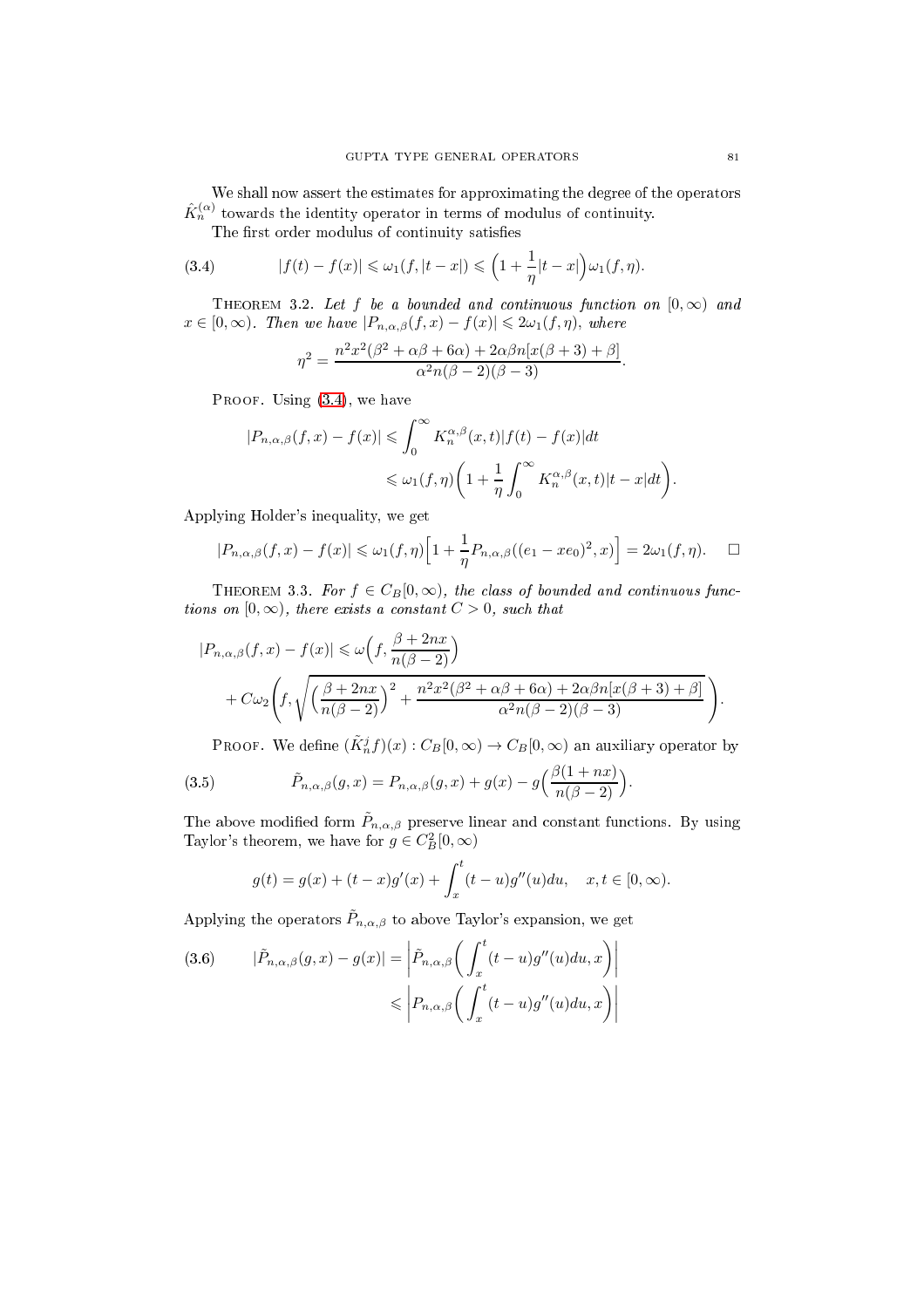82 GARG

$$
+ \bigg|\int_x^{\frac{\beta(1+n x)}{n(\beta-2)}} \Big(\frac{\beta(1+n x)}{n(\beta-2)} - u\Big)g''(u) du\bigg|.
$$

Further, by Remark [2.2,](#page-1-0) we have

$$
\left| P_{n,\alpha,\beta} \left( \int_x^t (t-u)g''(u)du, x \right) \right|
$$
  
\n
$$
\leq P_{n,\alpha,\beta} \left( \int_x^t |t-u||g''(u)|du, x \right)
$$
  
\n
$$
\leq \|g''\| P_{n,\alpha,\beta}((t-x)^2, x)
$$
  
\n
$$
= \|g''\| \frac{n^2x^2(\beta^2 + \alpha\beta + 6\alpha) + 2\alpha\beta n[x(\beta+3) + \beta]}{\alpha^2 n(\beta - 2)(\beta - 3)},
$$

and

and  
\n
$$
\left| \int_x^{\frac{\beta(1+nx)}{n(\beta-2)}} \left( \frac{\beta(1+nx)}{n(\beta-2)} - u \right) g''(u) du \right| \leq \|g''\| \left( \frac{\beta+2nx}{n(\beta-2)} \right)^2.
$$
\nBy the above expressions (3.6) becomes

<span id="page-5-0"></span>
$$
(3.7) \quad |\tilde{P}_{n,\alpha,\beta}(g,x) - g(x)| \le ||g''|| \left\{ \left( \frac{\beta + 2nx}{n(\beta - 2)} \right)^2 + \frac{n^2 x^2 (\beta^2 + \alpha \beta + 6\alpha) + 2\alpha \beta n [x(\beta + 3) + \beta]}{\alpha^2 n(\beta - 2)(\beta - 3)} \right\}.
$$

Also, we have

<span id="page-5-1"></span>(3.8) 
$$
\|\tilde{P}_{n,\alpha,\beta}(f,x)\| \leq 3\|f\|.
$$

By using [\(3.5\)](#page-4-2), [\(3.7\)](#page-5-0) and [\(3.8\)](#page-5-1), for each  $g \in C_B^2[0,\infty)$  and in the last step using the connection between K-functional and modulus of continuity (see [4]), we have

$$
|P_{n,\alpha,\beta}(f,x) - f(x)| = |\tilde{P}_{n,\alpha,\beta}(f-g,x) - (f-g)(x)| + |f\left(\frac{\beta(1+nx)}{n(\beta-2)}\right) - f(x)|
$$
  
+ 
$$
|(\tilde{P}_{n,\alpha,\beta}(g,x) - g(x)|
$$
  

$$
\leq 4||f-g|| + |f\left(\frac{\beta(1+nx)}{n(\beta-2)}\right) - f(x)|
$$
  
+ 
$$
\left(\left(\frac{\beta+2nx}{n(\beta-2)}\right)^2 + \frac{n^2x^2(\beta^2+\alpha\beta+6\alpha)+2\alpha\beta n[x(\beta+3)+\beta]}{\alpha^2n(\beta-2)(\beta-3)}\right)||g''||
$$
  

$$
\leq \omega\left(f, \frac{\beta+2nx}{n(\beta-2)}\right)
$$
  
+ 
$$
K_2\left(f, \left(\frac{\beta+2nx}{n(\beta-2)}\right)^2 + \frac{n^2x^2(\beta^2+\alpha\beta+6\alpha)+2\alpha\beta n[x(\beta+3)+\beta]}{\alpha^2n(\beta-2)(\beta-3)}\right)
$$
  

$$
\leq \omega\left(f, \frac{\beta+2nx}{n(\beta-2)}\right)
$$
  
+ 
$$
C\omega_2\left(f, \sqrt{\left(\frac{\beta+2nx}{n(\beta-2)}\right)^2 + \frac{n^2x^2(\beta^2+\alpha\beta+6\alpha)+2\alpha\beta n[x(\beta+3)+\beta]}{\alpha^2n(\beta-2)(\beta-3)}}\right) \square
$$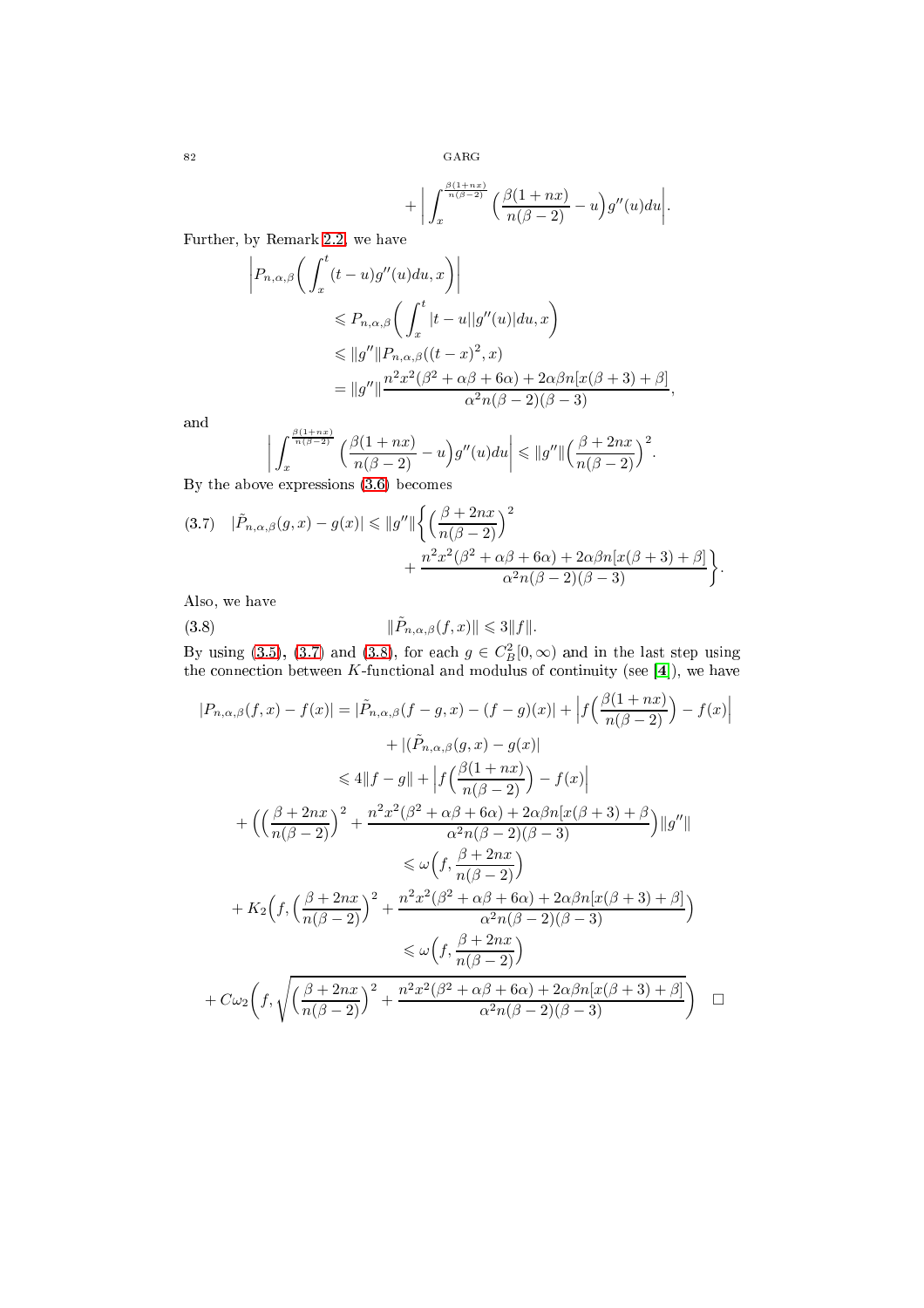DEFINITION 3.1. We describe the class  $BD_{\varphi}$  of entirely continuous function f having a derivative of bounded variation on the interval  $[0, \infty)$  as

$$
BD_{\varphi} = \left\{ f : f(x) = f(c) + \int_{c}^{x} \varphi(t) dt \right\}
$$

for all  $t \to \infty$  and  $|f(t)| \leq M t^{\gamma}, \gamma \geq 0$ .

The following result is the rate of convergence for functions with derivatives of bounded variation.

THEOREM 3.4. L Let  $f \in BD_{\varphi}, f(t) = O(t^{\gamma})$  for all  $t \in [0, \infty)$  with the condition that  $\alpha \to \infty$  as  $n \to \infty$  yields  $\lim_{n \to \infty} n/\alpha = l$  and  $\beta \to \infty$  as  $n \to \infty$  yields  $\lim_{n\to\infty} n/\beta = m$  then for absolutely large n, we have

$$
|P_{n,\alpha,\beta}(f,x) - f(x)| \leq \left\{ \frac{|\varphi(x+) + \beta\varphi(x-)|}{\beta+1} + \frac{\beta|\varphi(x+) - \varphi(x-)|}{\beta+1} \right\}
$$
  

$$
\times \sqrt{\frac{n^2 x^2 (\beta^2 + \alpha\beta + 6\alpha) + 2n\alpha\beta x (\beta+3) + 2\alpha\beta^2}{\alpha^2 n(\beta-2)(\beta-3)}}
$$
  

$$
+ \frac{x}{\sqrt{n}} \sum_{x=x/\sqrt{n}}^{x+x/\sqrt{n}} \varphi_x + \frac{\beta^2 [2\alpha + 4\alpha nx + (\alpha+1)n^2 x^2]}{\alpha n^2 (\beta-2)(\beta-3)} \sum_{i=1}^{\sqrt{n}} \sum_{x=x/\sqrt{i}}^{x+x/\sqrt{i}} \varphi_x
$$
  

$$
+ \frac{\beta^2 [2\alpha + 4\alpha nx + (\alpha+1)n^2 x^2]}{\alpha n^2 x^2 (\beta-2)(\beta-3)} \left\{ |f(2x) - f(x) - x\varphi(x+)| + \frac{|f(x)|}{x^2} + |\varphi(x+)| \right\} + M2^{\gamma}O(n^{-\gamma/2}).
$$

PROOF. By Definition [2.1](#page-2-4) of operators  $(1.1)$ , we have

<span id="page-6-0"></span>(3.9) 
$$
P_{n,\alpha,\beta}(f,x) - f(x) = \int_0^\infty K_n^{\alpha,\beta}(x,t)[f(t) - f(x)]dt
$$

$$
= \int_0^\infty K_n^{\alpha,\beta}(x,t) \left(\int_x^t \varphi(u)du\right)dt
$$

For  $\varphi \in BD_{\varphi}$ , using [\(3.9\)](#page-6-0) and applying the identity

<span id="page-6-1"></span>(3.10) 
$$
\varphi(u) = \varphi_x(u) + \frac{\varphi(x+) + \beta \varphi(x-)}{\beta + 1} + \frac{\varphi(x+) - \varphi(x-)}{2} \left( \operatorname{sgn}(u-x) + \frac{\beta - 1}{\beta + 1} \right) + \left( \varphi(u) - \frac{\varphi(x+) - \beta \varphi(x-)}{2} \right) \chi_x(u),
$$

where

$$
\varphi_x(t) = \begin{cases} \varphi(t) - \varphi(x-), & 0 \leq t < x; \\ 0, & t = x. \\ \varphi(t) - \varphi(x+), & x < t < \infty \end{cases} \quad \text{and} \quad \chi_x(u) = \begin{cases} 1, & u = x \\ 0, & u \neq x. \end{cases}
$$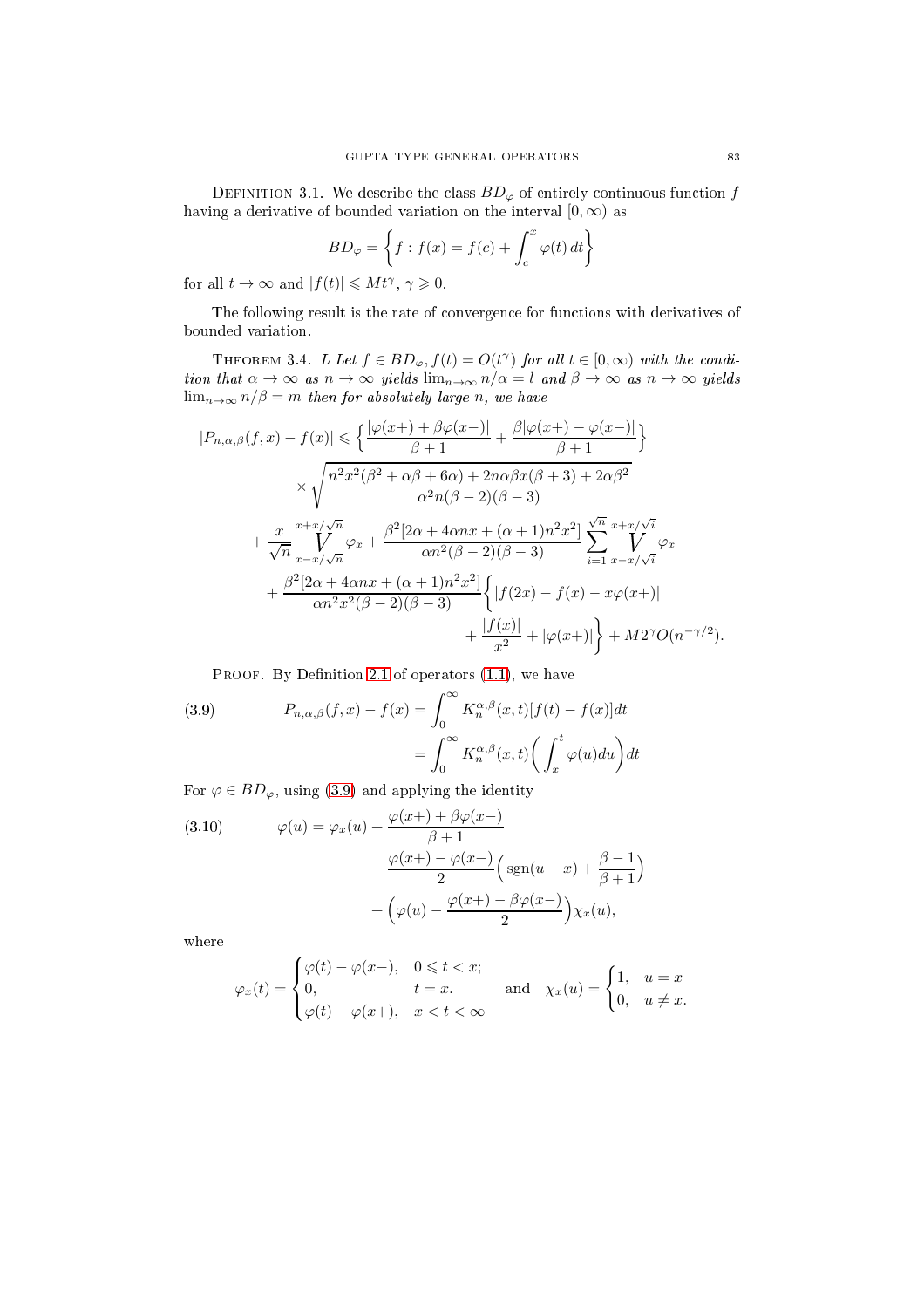From  $(3.9)$  and  $(3.10)$ , we have

$$
P_{n,\alpha,\beta}(f,x) - f(x) = -J_1^{n,\alpha,\beta}(\varphi_x, x) + J_2^{n,\alpha,\beta}(\varphi_x, x) + J_3^{n,\alpha,\beta}(\varphi_x, x) + J_4^{n,\alpha,\beta} + J_5^{n,\alpha,\beta} + J_6^{n,\alpha,\beta},
$$

where

$$
J_1^{n,\alpha,\beta}(\varphi_x, x) = \int_0^x K_n^{\alpha,\beta}(x, t) \left( \int_t^x \varphi_x(u) du \right) dt
$$
  

$$
J_2^{n,\alpha,\beta}(\varphi_x, x) = \int_x^{2x} K_n^{\alpha,\beta}(x, t) \left( \int_x^t \varphi_x(u) du \right) dt
$$
  

$$
J_3^{n,\alpha,\beta}(\varphi_x, x) = \int_{2x}^\infty K_n^{\alpha,\beta}(x, t) \left( \int_x^t \varphi_x(u) du \right) dt
$$
  

$$
J_4^{n,\alpha,\beta} = \int_0^\infty K_n^{\alpha,\beta}(x, t) \left( \int_x^t \frac{\varphi(x+) + \beta \varphi(x-)}{\beta + 1} du \right) dt
$$
  

$$
J_5^{n,\alpha,\beta} = \int_0^\infty K_n^{\alpha,\beta}(x, t) \int_x^t \frac{\varphi(x+) - \varphi(x-)}{2} \left( \operatorname{sgn}(u - x) + \frac{\beta - 1}{\beta + 1} \right) du dt
$$
  

$$
J_6^{n,\alpha,\beta} = \int_0^\infty K_n^{\alpha,\beta}(x, t) \int_x^t \varphi(u) - \frac{\varphi(x+) - \beta \varphi(x-)}{2} \right) \chi_x(u) du dt.
$$

From Lemma [2.2,](#page-2-5) we obtain

$$
J_4^{n,\alpha,\beta} = \frac{\varphi(x+) + \beta \varphi(x-)}{\beta+1} \int_0^\infty (t-x) K_n^{\alpha,\beta}(x,t) dt
$$
  
= 
$$
\frac{\varphi(x+) + \beta \varphi(x-)}{\beta+1} V_{n,\alpha,\beta}(e_1 - xe_0, x)
$$
  
= 
$$
\frac{\varphi(x+) + \beta \varphi(x-)}{\beta+1} \sqrt{\frac{n^2 x^2 (\beta^2 + \alpha \beta + 6\alpha) + 2n\alpha \beta x (\beta+3) + 2\alpha \beta^2}{\alpha^2 n (\beta-2)(\beta-3)}}.
$$

From Lemma [2.2](#page-2-5) and Corollary [2.1](#page-1-1) for sufficiently large  $n$ , we have

$$
J_5^{n,\alpha,\beta} = \frac{\varphi(x+) - \varphi(x-)}{2} \bigg[ -\int_0^x K_n^{\alpha,\beta}(x,t) \int_t^x \Big( \operatorname{sgn}(u-x) + \frac{\beta - 1}{\beta + 1} \Big) du \, dt
$$

$$
- \int_x^\infty K_n^{\alpha,\beta}(x,t) \bigg( \int_x^t \Big( \operatorname{sgn}(u-x) + \frac{\beta - 1}{\beta + 1} \Big) du \bigg) dt \bigg]
$$

$$
\leq \frac{\beta}{\beta + 1} |\varphi(x+) - \varphi(x-)| V_{n,\alpha,\beta}(|e_1 - xe_0|, x)
$$

$$
= \frac{\beta |\varphi(x+) - \varphi(x-)|}{\beta + 1} \sqrt{\frac{n^2 x^2 (\beta^2 + \alpha \beta + 6\alpha) + 2n \alpha \beta x (\beta + 3) + 2\alpha \beta^2}{\alpha^2 n (\beta - 2)(\beta - 3)}}.
$$

 $J_6^{n,\alpha,\beta}$  is obviously zero by definition of  $\chi_x(u)$ . Now by the Stieltjes integral and integration by part, for  $y = x - x/\sqrt{n}$ , we have

$$
J_1^{n,\alpha,\beta}(\varphi_x,x) = \int_0^x \bigg( \int_t^x \varphi_x(u) du \bigg) d_t \zeta_n^{\alpha,\beta}(x,t) dt
$$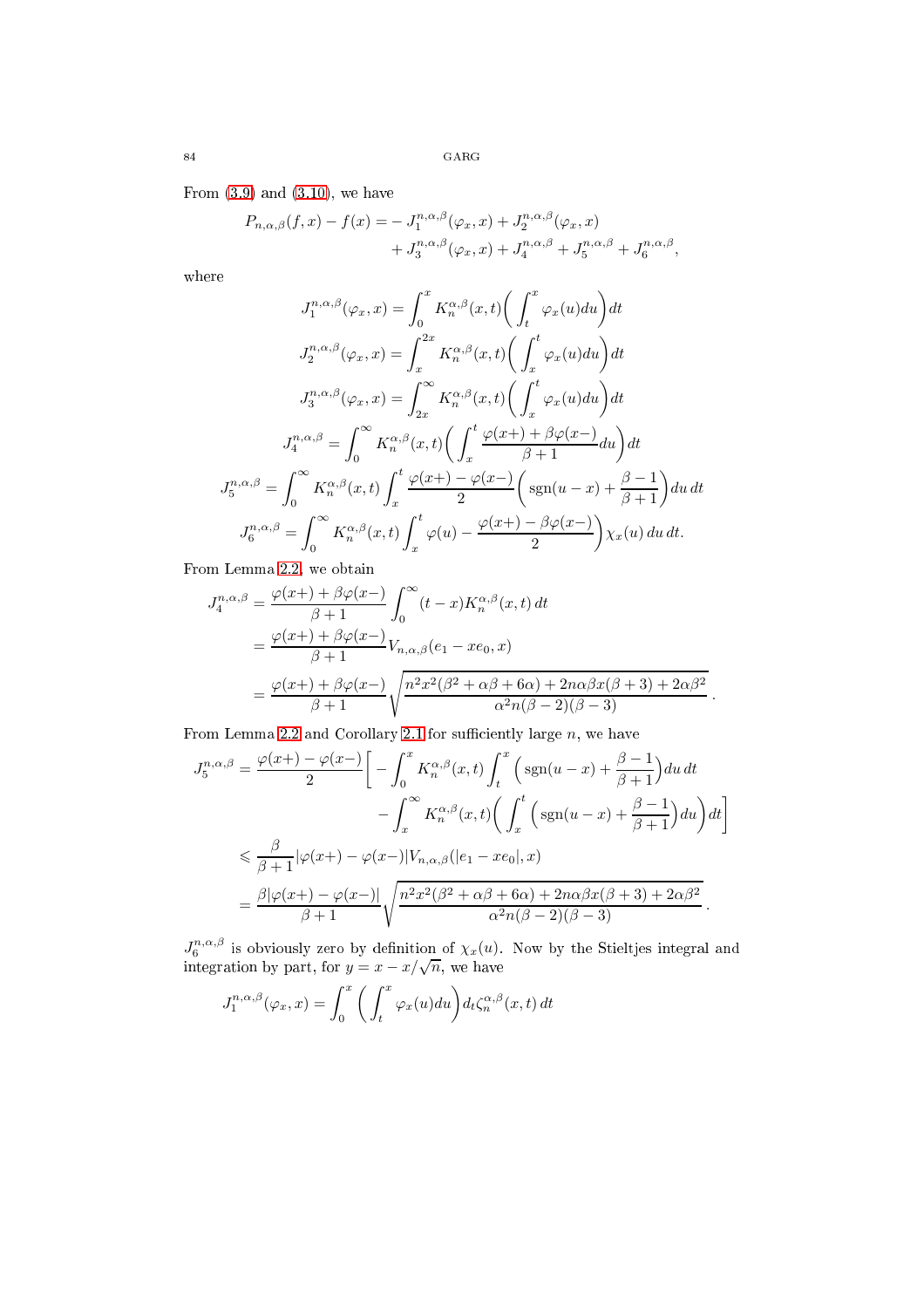$$
= \int_0^x \varphi_x(t) \zeta_n^{\alpha,\beta}(x,t) dt
$$
  
= 
$$
\int_0^{x-x/\sqrt{n}} \varphi_x(t) \zeta_n^{\alpha,\beta}(x,t) dt + \int_{x-x/\sqrt{n}}^x \varphi_x(t) \zeta_n^{\alpha,\beta}(x,t) dt
$$

Since  $\zeta_n^{\alpha,\beta}(x,t) \leq 1$  and  $\varphi_x(x) = 0$ , we get

$$
\left| \int_{x-x/\sqrt{n}}^{x} (\varphi_x(t) - \varphi_x(x)) \zeta_n^{\alpha,\beta}(x,t) dt \right| \leq \int_{x-x/\sqrt{n}}^{x} \int_{t}^{\infty} \varphi_x dt \leq \frac{x}{\sqrt{n}} \int_{x-x/\sqrt{n}}^{x} \varphi_x,
$$

where  $\bigvee_{a}^{b} \varphi_x$  is the total variation of  $\varphi_x$  on [a, b]. Again from Lemma [2.2](#page-2-5) and taking  $h = \frac{x}{x-t}$ 

$$
\left| \int_0^{x-x/\sqrt{n}} \varphi_x(t) \zeta_n^{\alpha,\beta}(x,t) dt \right| \leq \frac{\beta^2 [2\alpha + 4\alpha nx + (\alpha+1)n^2 x^2]}{\alpha n^2 (\beta - 2)(\beta - 3)} \int_0^{x-x/\sqrt{n}} \int_t^x \varphi_x \frac{1}{(x-t)^2} dt
$$
  

$$
= \frac{\beta^2 [2\alpha + 4\alpha nx + (\alpha+1)n^2 x^2]}{\alpha n^2 (\beta - 2)(\beta - 3)} \int_1^{\sqrt{n}} \int_{x-x/\sqrt{n}}^x \varphi_x \, dh
$$
  

$$
\leq \frac{\beta^2 [2\alpha + 4\alpha nx + (\alpha+1)n^2 x^2]}{\alpha n^2 (\beta - 2)(\beta - 3)} \sum_{i=1}^{\sqrt{n}} \int_{x-x/\sqrt{i}}^x \varphi_x.
$$

Thus we have

$$
\left|J_1^{n,\alpha,\beta}(\varphi_x,x)\right| \leq \frac{\beta^2[2\alpha+4\alpha nx+(\alpha+1)n^2x^2]}{\alpha n^2(\beta-2)(\beta-3)}\sum_{i=1}^{\sqrt{n}}\int_{x-x/\sqrt{i}}^x \varphi_x+\frac{x}{\sqrt{n}}\int_{x-x/\sqrt{n}}^x \varphi_x.
$$

In the similar way we find the estimate  $J_2^{n,\alpha,\beta}(\varphi_x, x)$ , using Lemma [2.2](#page-2-5)

$$
\begin{aligned}\n|J_2^{n,\alpha,\beta}(\varphi_x, x)| &= \int_x^{2x} \left( \int_t^x \varphi_x(u) du \right) d_t \zeta_n^{\alpha,\beta}(x, t) dt \\
&= -\int_x^{2x} \left( \int_t^x \varphi_x(u) du \right) d_t (1 - \zeta_n^{\alpha,\beta}(x, t)) dt \\
&= -\int_x^{2x} \varphi_x(u) du (1 - \zeta_n^{\alpha,\beta}(x, 2x)) \\
&+ \int_x^{2x} \varphi_x(t) (1 - \zeta_n^{\alpha,\beta}(x, 2x)) dt := J_2^1 + J_2^2\n\end{aligned}
$$

From Lemma [2.1](#page-1-2)

$$
J_2^1 \leq \left| \int_x^{2x} \varphi_x(u) du \right| |1 - \zeta_n^{\alpha,\beta}(x,2x)|
$$
  
\n
$$
\leq \frac{\beta^2 [2\alpha + 4\alpha nx + (\alpha + 1)n^2 x^2]}{\alpha n^2 (\beta - 2)(\beta - 3)} \left| \int_x^{2x} [\varphi(u) - \varphi(x)] du \right|
$$
  
\n
$$
= \frac{\beta^2 [2\alpha + 4\alpha nx + (\alpha + 1)n^2 x^2]}{\alpha n^2 x^2 (\beta - 2)(\beta - 3)} [f(2x) - f(x) - x\varphi(x+)]
$$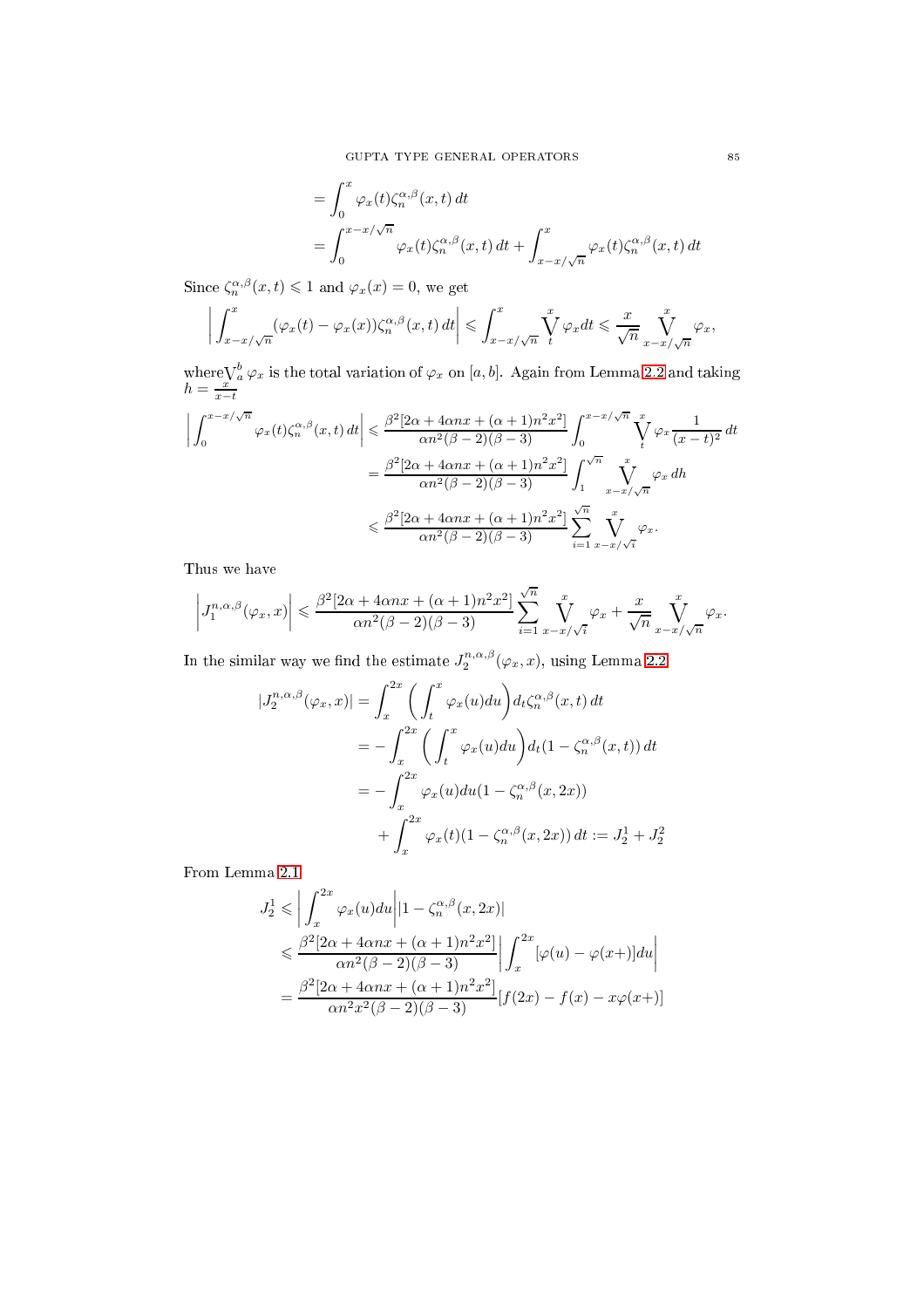86 GARG

and

$$
J_2^2 \leqslant \left| \int_x^{x+x/\sqrt{n}} \varphi_x(t) dt \right| + \frac{\beta^2 [2\alpha + 4\alpha nx + (\alpha+1)n^2 x^2]}{\alpha n^2 (\beta-2)(\beta-3)} \left| \int_{x+x/\sqrt{n}}^{2x} \frac{\varphi_x(t)}{(t-x)^2} dt \right|
$$
  
= 
$$
\frac{x}{\sqrt{n}} \sum_{x}^{x+x/\sqrt{n}} \varphi_x + \frac{\beta^2 [2\alpha + 4\alpha nx + (\alpha+1)n^2 x^2]}{\alpha n^2 (\beta-2)(\beta-3)} \sum_{i=1}^{\sqrt{n}} \sum_{x}^{x+x/\sqrt{i}} \varphi_x.
$$

Next to estimate  $J_3^{n,\alpha,\beta}(\varphi_x,x)$ , we use  $f(t) = O(t^{\gamma})$  as  $t \to \infty$ . Then for some positive constant C depending on  $f, x$  and  $r$ , we obtain

$$
|J_3^{n,\alpha,\beta}(\varphi_x, x)| = \left| \int_{2x}^{\infty} \left( \int_x^t (\varphi(t) - \varphi(x+)du) K_n^{\alpha,\beta}(x, t) dt \right| \right|
$$
  
\n
$$
\leq \left| \int_{2x}^{\infty} \left( \int_x^t \varphi(t)du \right) K_n^{\alpha,\beta}(x, t) dt \right| + |\varphi(x+)| \left| \int_{2x}^{\infty} K_n^{\alpha,\beta}(x, t) dt \right|
$$
  
\n
$$
= \left| \int_{2x}^{\infty} [f(t) - f(x)] K_n^{\alpha,\beta}(x, t) dt \right| + |\varphi(x+)| \left| \int_{2x}^{\infty} K_n^{\alpha,\beta}(x, t) dt \right|
$$
  
\n
$$
\leq M \left| \int_{2x}^{\infty} [t^{\gamma} K_n^{\alpha,\beta}(x, t) dt \right| + |f(x)| \left| \int_{2x}^{\infty} K_n^{\alpha,\beta}(x, t) dt \right|
$$
  
\n
$$
+ |\varphi(x+)| \left| \int_{2x}^{\infty} K_n^{\alpha,\beta}(x, t) dt \right|
$$

Using the inequality  $t \leq 2(t - x)$  for  $t > 2x$ , we have

$$
\begin{aligned} |J_3^{n,\alpha,\beta}(\varphi_x,x)| &\leq M \left| \int_{2x}^\infty 2^\gamma (t-x)^2 K_n^{\alpha,\beta}(x,t) \, dt \right| \\ &+ \frac{|f(x)|}{x^2} \left| \int_{2x}^\infty (t-x)^2 K_n^{\alpha,\beta}(x,t) \, dt \right| + |\varphi(x+)| \left| \int_{2x}^\infty K_n^{\alpha,\beta}(x,t) \, dt \right| \end{aligned}
$$

Using Corollary [2.1](#page-1-1) and Lemma [2.1,](#page-1-2) we get

$$
|J_3^{n,\alpha,\beta}(\varphi_x, x)| \le M2^{\gamma}O(n^{-\gamma/2}) + \frac{|f(x)|}{x^2} \frac{\beta^2 [2\alpha + 4\alpha nx + (\alpha + 1)n^2 x^2]}{\alpha n^2 (\beta - 2)(\beta - 3)} + |\varphi(x+)| \frac{\beta^2 [2\alpha + 4\alpha nx + (\alpha + 1)n^2 x^2]}{\alpha n^2 (\beta - 2)(\beta - 3)}.
$$

Collecting all the estimates  $J_i^{n,\alpha,\beta}(\varphi_x, x)$ ,  $i = 1, 2, \ldots, 6$ , we obtain the required  $r$ esult.  $\Box$ 

A
knowledgements. The author is thankful to the referee and the handling editor for valuable suggestions leading to a better presentation of the manuscript.

#### Referen
es

- <span id="page-9-2"></span>1. O. Agratini, On a sequence of linear and positive operators, Facta Univ., Ser. Math. Inf. 14  $(1999), 41-48.$
- <span id="page-9-0"></span>2. R.P. Agrawal, V. Gupta, On q-analogue of a complex summation-integral type operators in  $compact$  disks, J. Inequal. Appl. 2012(1) (2012), 111.
- <span id="page-9-3"></span><span id="page-9-1"></span>3. A. Aral, V. Gupta, Generalized q-Baskakov operators, Math. Slovaca 61(4) (2011), 619-634.
- 4. R. A. DeVore, G. G. Lorentz, Constru
tive Approximation, Springer, Berlin, 1993.